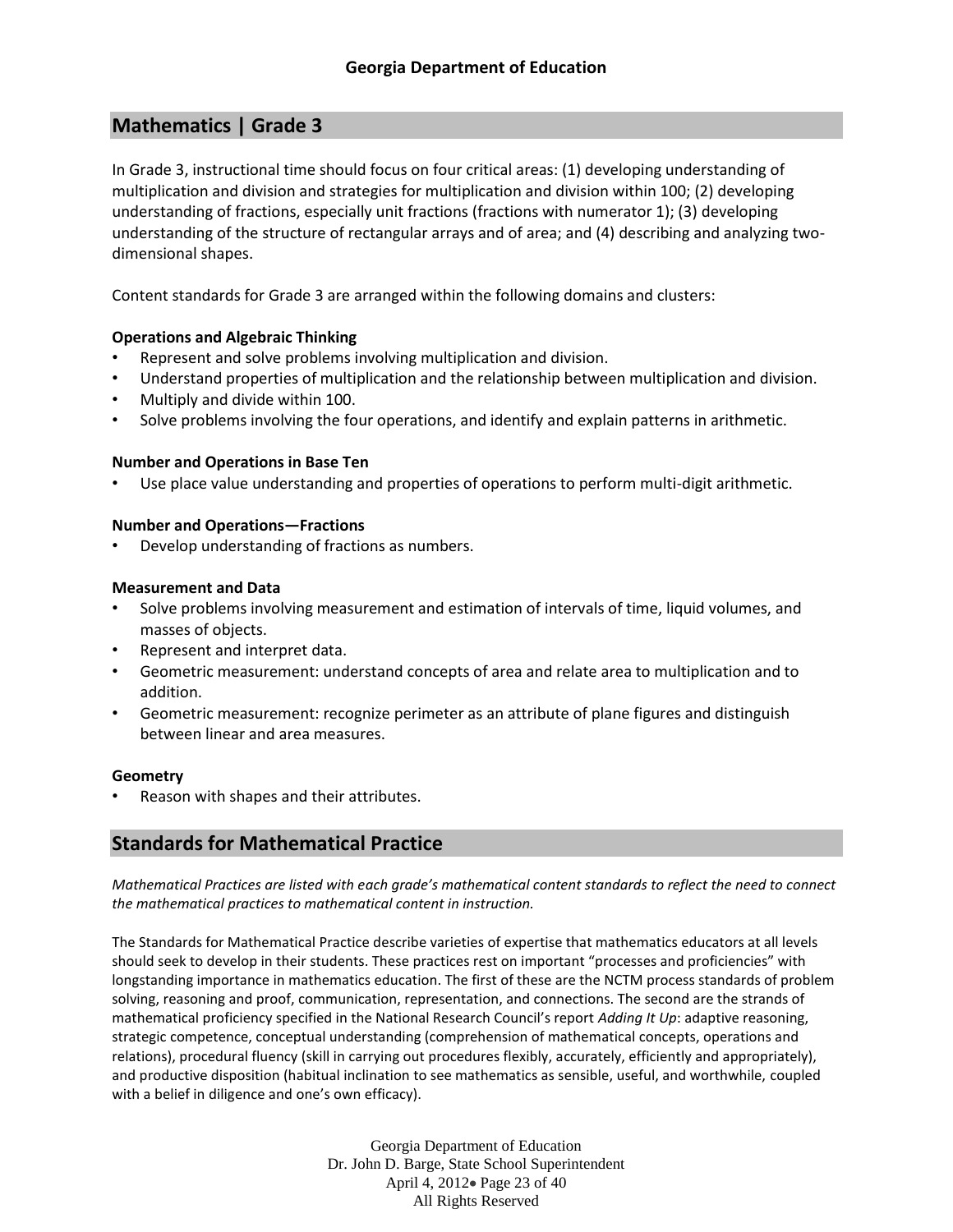#### *Students are expected to:*

#### **1. Make sense of problems and persevere in solving them.**

In third grade, students know that doing mathematics involves solving problems and discussing how they solved them. Students explain to themselves the meaning of a problem and look for ways to solve it. Third graders may use concrete objects or pictures to help them conceptualize and solve problems. They may check their thinking by asking themselves, "Does this make sense?" They listen to the strategies of others and will try different approaches. They often will use another method to check their answers.

#### **2. Reason abstractly and quantitatively.**

Third graders should recognize that a number represents a specific quantity. They connect the quantity to written symbols and create a logical representation of the problem at hand, considering both the appropriate units involved and the meaning of quantities.

#### **3. Construct viable arguments and critique the reasoning of others.**

In third grade, students may construct arguments using concrete referents, such as objects, pictures, and drawings. They refine their mathematical communication skills as they participate in mathematical discussions involving questions like "How did you get that?" and "Why is that true?" They explain their thinking to others and respond to others' thinking.

#### **4. Model with mathematics.**

Students experiment with representing problem situations in multiple ways including numbers, words (mathematical language), drawing pictures, using objects, acting out, making a chart, list, or graph, creating equations, etc. Students need opportunities to connect the different representations and explain the connections. They should be able to use all of these representations as needed. Third graders should evaluate their results in the context of the situation and reflect on whether the results make sense.

#### **5. Use appropriate tools strategically.**

Third graders consider the available tools (including estimation) when solving a mathematical problem and decide when certain tools might be helpful. For instance, they may use graph paper to find all the possible rectangles that have a given perimeter. They compile the possibilities into an organized list or a table, and determine whether they have all the possible rectangles

#### **6. Attend to precision.**

As third graders develop their mathematical communication skills, they try to use clear and precise language in their discussions with others and in their own reasoning. They are careful about specifying units of measure and state the meaning of the symbols they choose. For instance, when figuring out the area of a rectangle they record their answers in square units.

#### **7. Look for and make use of structure.**

In third grade, students look closely to discover a pattern or structure. For instance, students use properties of operations as strategies to multiply and divide (commutative and distributive properties).

#### **8. Look for and express regularity in repeated reasoning.**

Students in third grade should notice repetitive actions in computation and look for more shortcut methods. For example, students may use the distributive property as a strategy for using products they know to solve products that they don't know. For example, if students are asked to find the product of 7 x 8, they might decompose 7 into 5 and 2 and then multiply 5 x 8 and 2 x 8 to arrive at 40 + 16 or 56. In addition, third graders continually evaluate their work by asking themselves, "Does this make sense?"

> Georgia Department of Education Dr. John D. Barge, State School Superintendent April 4, 2012 Page 24 of 40 All Rights Reserved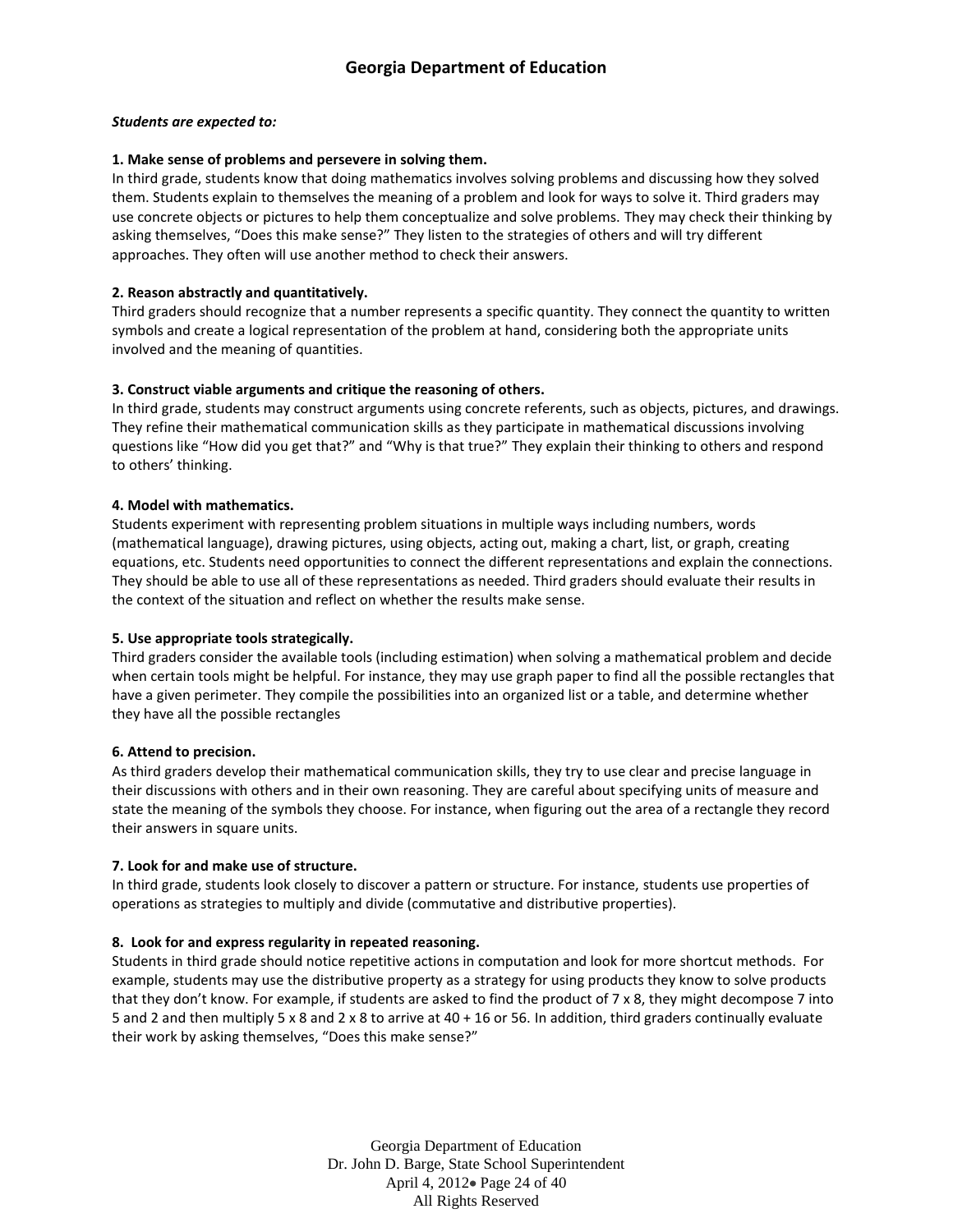### **Operations and Algebraic Thinking 3.OA**

**Represent and solve problems involving multiplication and division.**

**MCC3.OA.1 Interpret products of whole numbers, e.g., interpret 5 × 7 as the total number of objects in 5 groups of 7 objects each.** *For example, describe a context in which a total number of objects can be expressed as 5 × 7.*

**MCC3.OA.2 Interpret whole-number quotients of whole numbers, e.g., interpret 56 ÷ 8 as the number of objects in each share when 56 objects are partitioned equally into 8 shares, or as a number of shares when 56 objects are partitioned into equal shares of 8 objects each.** *For example, describe a context in which a number of shares or a number of groups can be expressed as 56 ÷ 8.*

**MCC3.OA.3 Use multiplication and division within 100 to solve word problems in situations involving equal groups, arrays, and measurement quantities, e.g., by using drawings and equations with a symbol for the unknown number to represent the problem.<sup>12</sup>**

**MCC3.OA.4 Determine the unknown whole number in a multiplication or division equation relating three whole numbers.** *For example, determine the unknown number that makes the equation true in each of the equations 8 × ? = 48, 5 =* □  $\div$  3, 6 × 6 = ?. × ? = 48, 5 = □  $\div$  3, 6 × 6 = ?.

# **Understand properties of multiplication and the relationship between multiplication and division.**

**MCC3.OA.5 Apply properties of operations as strategies to multiply and divide.<sup>13</sup>** *Examples: If 6 × 4 = 24 is known, then 4 × 6 = 24 is also known. (Commutative property of multiplication.) 3 × 5 × 2 can be found by 3 × 5 = 15, then 15 × 2 = 30, or by 5 × 2 = 10, then 3 × 10 = 30. (Associative property of multiplication.) Knowing that 8 × 5 = 40 and 8 × 2 = 16, one can find 8 × 7 as 8 × (5 + 2) = (8 × 5) + (8 × 2) = 40 + 16 = 56. (Distributive property.)*

**MCC3.OA.6 Understand division as an unknown-factor problem.** *For example, find 32 ÷ 8 by finding the number that makes 32 when multiplied by 8.*

# **Multiply and divide within 100**

**MCC3.OA.7 Fluently multiply and divide within 100, using strategies such as the relationship between multiplication and division (e.g., knowing that 8 × 5 = 40, one knows 40 ÷ 5 = 8) or properties of operations. By the end of Grade 3, know from memory all products of two one-digit numbers.**

**Solve problems involving the four operations, and identify and explain patterns in arithmetic. MCC3.OA.8 Solve two-step word problems using the four operations. Represent these problems using equations with a letter standing for the unknown quantity. Assess the reasonableness of answers using mental computation and estimation strategies including rounding.<sup>14</sup>**

 $\overline{a}$ 

Georgia Department of Education Dr. John D. Barge, State School Superintendent April 4, 2012 Page 25 of 40 All Rights Reserved

<sup>&</sup>lt;sup>12</sup> See Glossary, Table 2.

<sup>13</sup> Students need not use formal terms for these properties**.**

 $14$  This standard is limited to problems posed with whole numbers and having whole-number answers; students should know how to perform operations in the conventional order where there are no parentheses to specify a particular order (Order of Operations).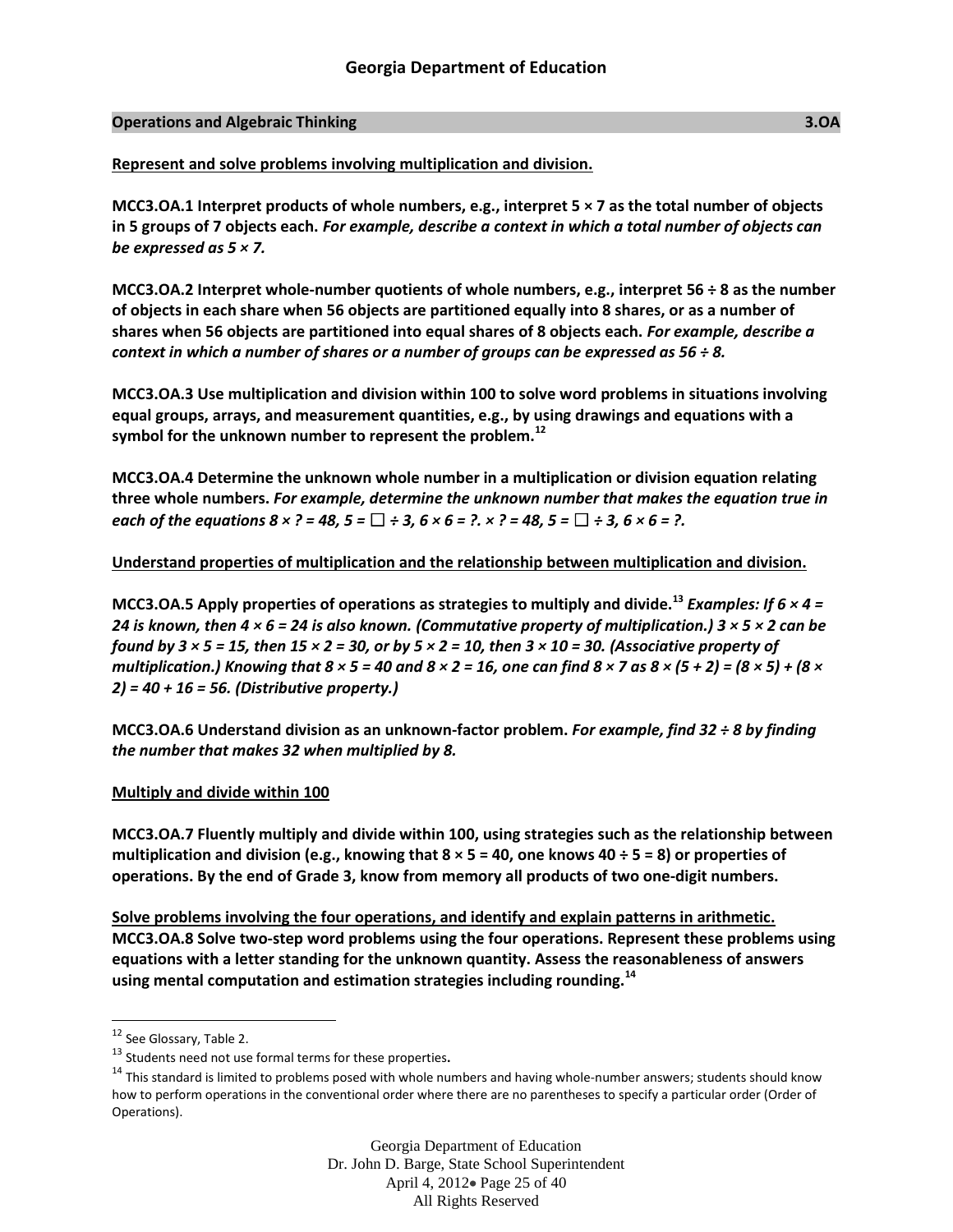**MCC3.OA.9 Identify arithmetic patterns (including patterns in the addition table or multiplication table), and explain them using properties of operations.** *For example, observe that 4 times a number is always even, and explain why 4 times a number can be decomposed into two equal addends.*

#### **Number and Operations in Base Ten 3.NBT**

**Use place value understanding and properties of operations to perform multi-digit arithmetic.<sup>15</sup>**

**MCC3.NBT.1 Use place value understanding to round whole numbers to the nearest 10 or 100.**

**MCC3.NBT.2 Fluently add and subtract within 1000 using strategies and algorithms based on place value, properties of operations, and/or the relationship between addition and subtraction**.

**MCC3.NBT.3 Multiply one-digit whole numbers by multiples of 10 in the range 10–90 (e.g., 9 × 80, 5 × 60) using strategies based on place value and properties of operations.**

**Number and Operations – Fractions<sup>16</sup>**

**3.NF** 3.NF

**Develop understanding of fractions as numbers.** 

**MCC3.NF.1 Understand a fraction 1/***b* **as the quantity formed by 1 part when a whole is partitioned into** *b* **equal parts; understand a fraction** *a***/***b* **as the quantity formed by** *a* **parts of size 1/***b.* 

**MCC3.NF.2 Understand a fraction as a number on the number line; represent fractions on a number line diagram.**

- **a. Represent a fraction 1/***b* **on a number line diagram by defining the interval from 0 to 1 as the whole and partitioning it into** *b* **equal parts. Recognize that each part has size 1/***b* **and that the endpoint of the part based at 0 locates the number 1/***b* **on the number line.**
- **b. Represent a fraction** *a***/***b* **on a number line diagram by marking off** *a* **lengths 1/***b* **from 0. Recognize that the resulting interval has size** *a***/***b* **and that its endpoint locates the number** *a***/***b*  **on the number line.**

**MCC3.NF.3 Explain equivalence of fractions in special cases, and compare fractions by reasoning about their size.**

- **a. Understand two fractions as equivalent (equal) if they are the same size, or the same point on a number line.**
- **b. Recognize and generate simple equivalent fractions, e.g., 1/2 = 2/4, 4/6 = 2/3). Explain why the fractions are equivalent, e.g., by using a visual fraction model.**
- **c. Express whole numbers as fractions, and recognize fractions that are equivalent to whole numbers.** *Examples: Express 3 in the form 3 = 3/1; recognize that 6/1 = 6; locate 4/4 and 1 at the same point of a number line diagram.*
- **d. Compare two fractions with the same numerator or the same denominator by reasoning about their size. Recognize that comparisons are valid only when the two fractions refer to the**

 $\overline{\phantom{a}}$ 

 $15$  A range of algorithms will be used.

 $16$  Grade 3 expectations in this domain are limited to fractions with denominators of 2, 3, 4, 6, and 8.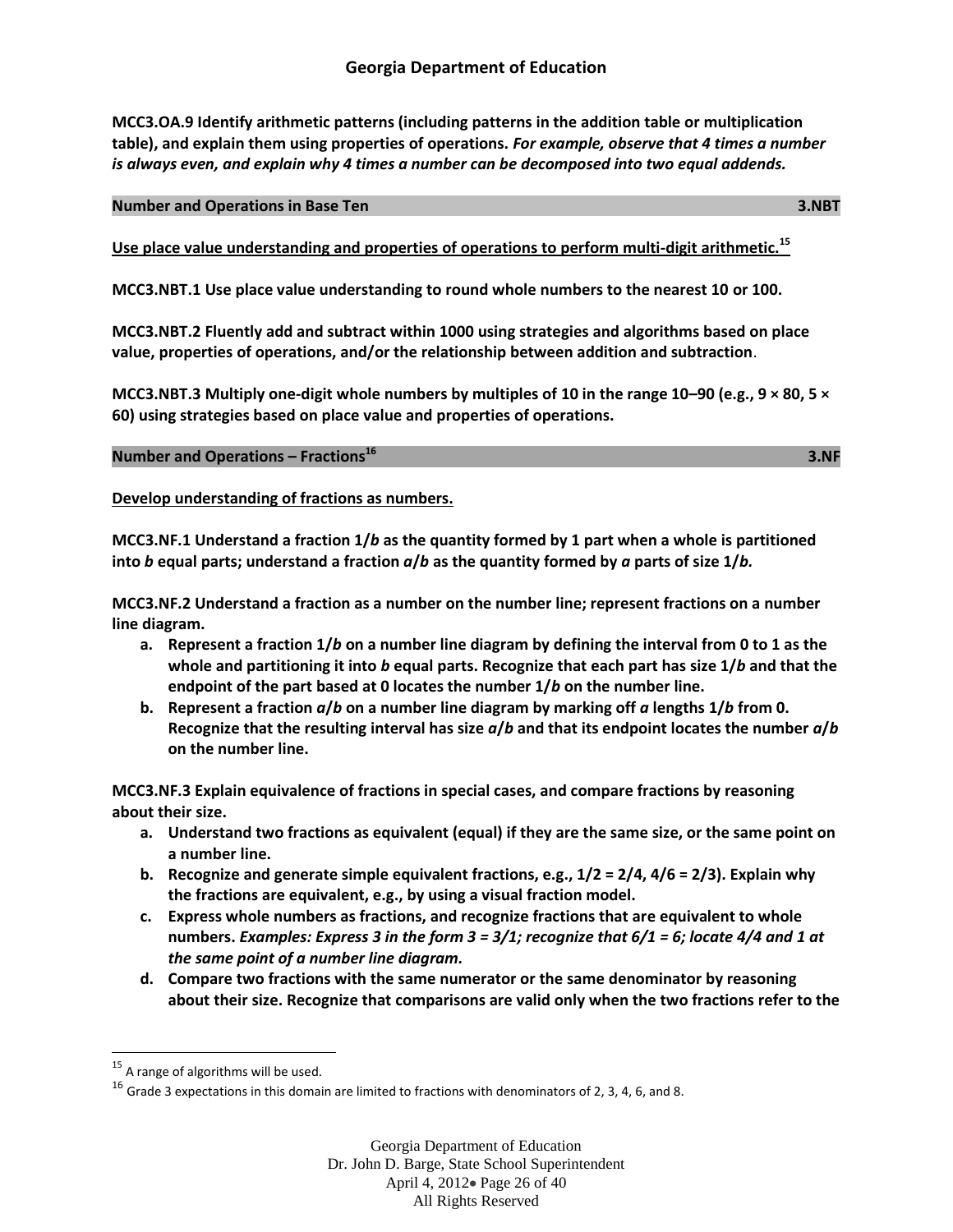# **Georgia Department of Education**

**same whole. Record the results of comparisons with the symbols >, =, or <, and justify the conclusions, e.g., by using a visual fraction model.**

#### **Measurement and Data 3.MD**

**Solve problems involving measurement and estimation of intervals of time, liquid volumes, and masses of objects.**

**MCC3.MD.1 Tell and write time to the nearest minute and measure time intervals in minutes. Solve word problems involving addition and subtraction of time intervals in minutes, e.g., by representing the problem on a number line diagram.**

**MCC3.MD.2 Measure and estimate liquid volumes and masses of objects using standard units of grams (g), kilograms (kg), and liters (l).<sup>17</sup> Add, subtract, multiply, or divide to solve one-step word problems involving masses or volumes that are given in the same units, e.g., by using drawings (such as a beaker with a measurement scale) to represent the problem.<sup>18</sup>**

# **Represent and interpret data.**

l

**MCC3.MD.3 Draw a scaled picture graph and a scaled bar graph to represent a data set with several categories. Solve one- and two-step "how many more" and "how many less" problems using information presented in scaled bar graphs.** *For example, draw a bar graph in which each square in the bar graph might represent 5 pets.*

**MCC3.MD.4 Generate measurement data by measuring lengths using rulers marked with halves and fourths of an inch. Show the data by making a line plot, where the horizontal scale is marked off in appropriate units— whole numbers, halves, or quarters.**

# **Geometric Measurement: understand concepts of area and relate area to multiplication and to addition.**

**MCC3.MD.5 Recognize area as an attribute of plane figures and understand concepts of area measurement.**

- **a. A square with side length 1 unit, called "a unit square," is said to have "one square unit" of area, and can be used to measure area.**
- **b. A plane figure which can be covered without gaps or overlaps by n unit squares is said to have an area of** *n* **square units.**

**MCC3.MD.6 Measure areas by counting unit squares (square cm, square m, square in, square ft, and improvised units).**

**MCC3.MD.7 Relate area to the operations of multiplication and addition.**

**a. Find the area of a rectangle with whole-number side lengths by tiling it, and show that the area is the same as would be found by multiplying the side lengths.**

 $17$  Excludes compound units such as cm<sup>3</sup> and finding the geometric volume of a container.

 $18$  Excludes multiplicative comparison problems (problems involving notions of "times as much"; see Glossary, Table 2).